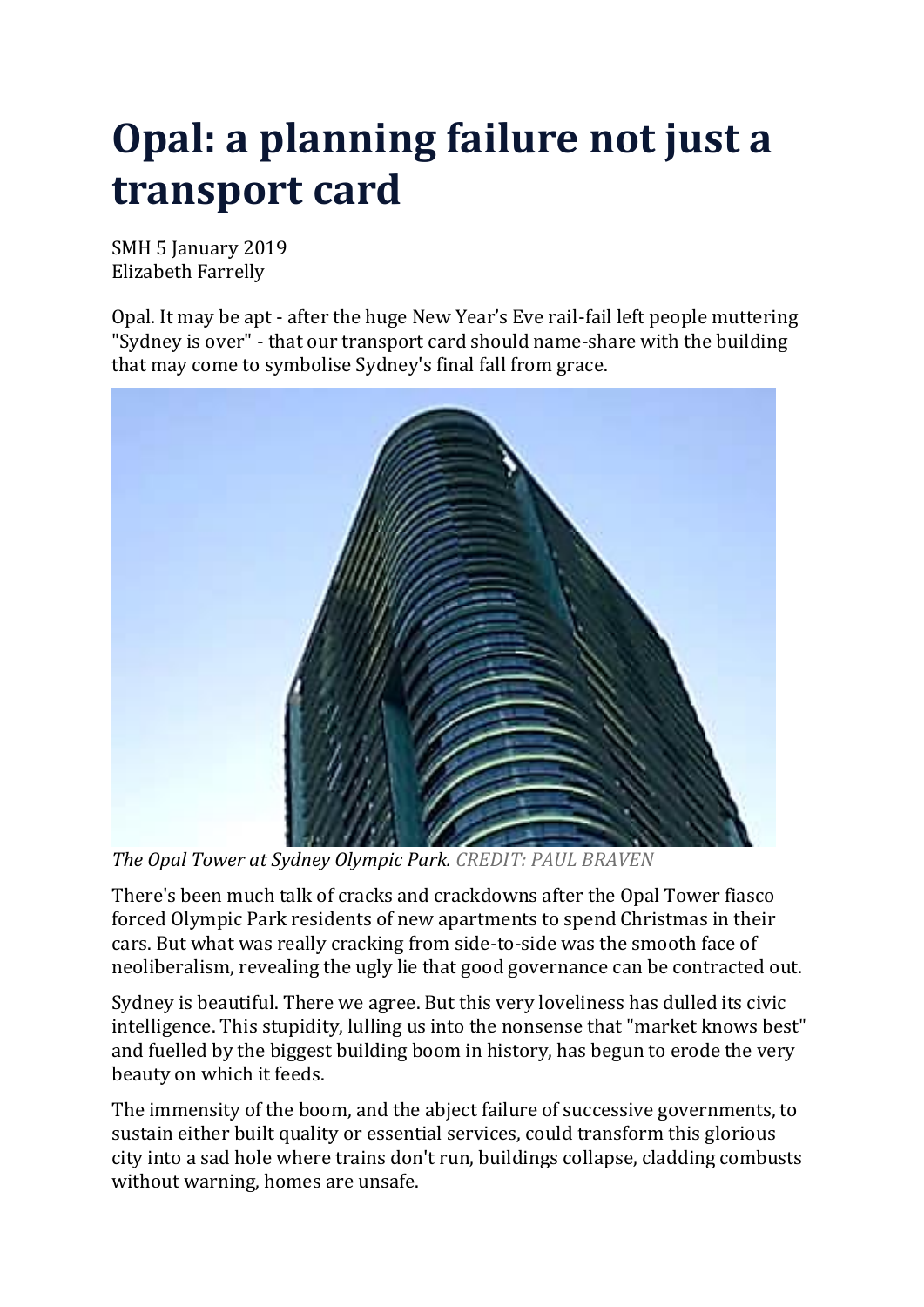For this is unlikely to be an isolated case. The government may tub-thump about "cracking down on cowboy certifiers" but the Opal Tower fiasco did not result from a moment's inattention, a pocket of incompetence. More probably it's the product of a systemic, deliberate, ideological shift; of government's refusal to gover[n.](javascript:void(0);)



*Illustration: Simon Letch*

So now, as Opal residents - having been evacuated, restored, then re-evacuated flounder indefinitely in temporary accommodation, as each day seems to take us further from either explanation or solution and blame is passed around like a hookah at a house-party, it is reasonable to wonder just how big is the iceberg of which Opal forms the tip.

Making your home in a high-rise tower embodies two critical levels of trust. There's the trust any individual must feel in a dwelling they call "home" and, behind that, a profound trust in the system that has produced it. This is where you relax, where you sing your children to sleep, where you're at your most vulnerable. Above all, it has to be safe.

The system that told people "buy a new apartment, this is urban living, you'll love it" has betrayed that trust. Not because high-density or high-rise is inherently unsafe. Not at all. It can be done brilliantly – well built, well designed, well loved (think Berlin, Barcelona, Chicago). That this has not happened in Sydney is a profound betrayal of the trust we automatically place in government.

When you buy a punnet of strawberries you trust the government to have outlawed carcinogenic pesticides and to police those laws. Similarly, buying an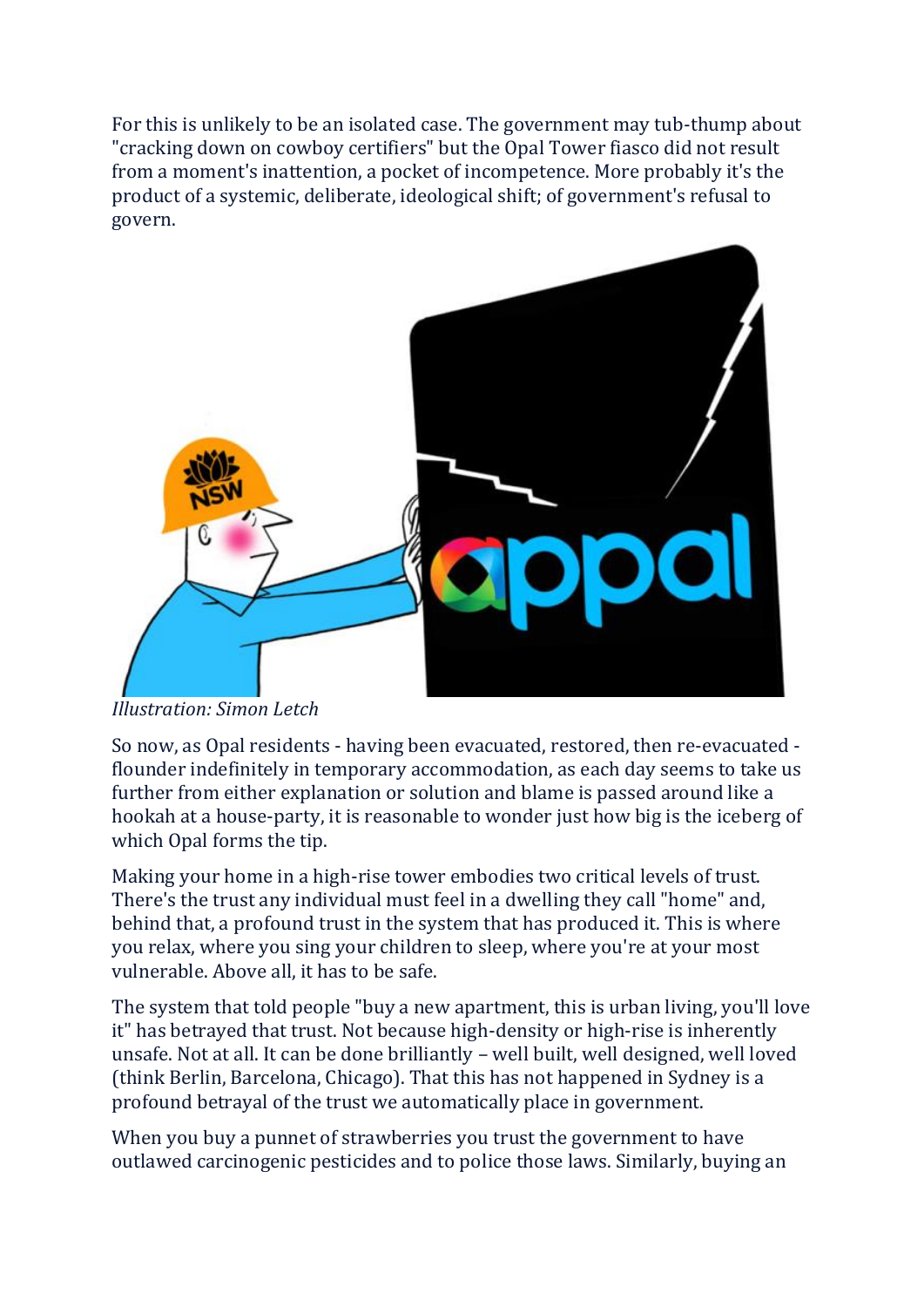apartment, you trust the developer, the builders, the subbies – but finally you trust the government to have your back. It's government we rely on to require that building matches design, that design matches standards, that standards match protecting our babies in their cots.

This not a market function. It is regulatory. And if that sounds like a small, pencilpushing dullness of a job, it's not. It is of critical importance - and this government hasn't done it. It has not just been asleep at the regulatory wheel. It has deliberately deregulated in the name of red-tape snipping and affordable housing provision (joke) and then, compounding the stupidity, has outsourced the policing of those regs.

This is as idiotic as selling the land registry. The market does some things well – things (like growing strawberries) where competition is possible and useful. But where competition doesn't exist or, by driving down quality actually makes things worse (as in private certification), that function is core government.

Tales abound. I know people whose building has a pool on the roof. Nice, except that the pool leaks, the structure is damp, and no-one can find the leak. You know what steel does when it's wet, right? It rusts, expands, cracks the concrete. So the strata body demands levy after levy – tens of thousands per unit – as it tries, and repeatedly fails, to plug the hole.

"It's monstrously dangerous," says veteran building consultant Robert Hart. "We now have tens of thousands of apartments affected by shoddy workmanship, rubbish materials, bad waterproofing."

Even where adequate standards exist, they're rarely mandatory and more rarely enforced. Geoff Crittenden of the Welding Technology Institute of Australia, says: "about 85 per cent of the 600,000 tonnes of [fabricated](https://www.smh.com.au/opinion/why-i-will-never-buy-a-new-apartment-in-sydney-20170209-gu9i4n.html) steel imported into Australia every year is [non-compliant"](https://www.smh.com.au/opinion/why-i-will-never-buy-a-new-apartment-in-sydney-20170209-gu9i4n.html).

And that's before we get to the [flammable](https://urldefense.proofpoint.com/v2/url?u=https-3A__www.domain.com.au_news_owners-2Dof-2Dnsw-2Dapartments-2Dwith-2Dcombustible-2Dcladding-2Dmay-2Dneed-2Dsecond-2Dmortgage-2Dfor-2Drepairs-2D20180912-2Dh159ml-2D763253_&d=DwMFaQ&c=N9aEhCy8U0rJkO1xCZf7rgM9fohfR5qe_N93viZd7O8&r=Rk0dPxkWPE4peroBIoA9xA&m=2iwf6QIWs_FB0BQbM7cJkOP-yU-8E2OPZ7aTR5tntJE&s=HjniSf4GuC6VCyXs11kYwDTsmtybvBHIju9wQVAnoyI&e=) materials that could cost [owners](https://urldefense.proofpoint.com/v2/url?u=https-3A__www.news.com.au_finance_real-2Destate_buying_sydney-2Dapartment-2Downers-2Dface-2D125-2Dmillion-2Dbill-2Dto-2Dremove-2Dflammable-2Dcladding_news-2Dstory_3c870c93a9bc87e17b762bcfd248e46e&d=DwMFaQ&c=N9aEhCy8U0rJkO1xCZf7rgM9fohfR5qe_N93viZd7O8&r=Rk0dPxkWPE4peroBIoA9xA&m=2iwf6QIWs_FB0BQbM7cJkOP-yU-8E2OPZ7aTR5tntJE&s=-nzRuo4e_6f9CjFLy7i0QwOr2jhCM3DFBbQwRIVlcUs&e=) \$12.5 [billion;](https://urldefense.proofpoint.com/v2/url?u=https-3A__www.news.com.au_finance_real-2Destate_buying_sydney-2Dapartment-2Downers-2Dface-2D125-2Dmillion-2Dbill-2Dto-2Dremove-2Dflammable-2Dcladding_news-2Dstory_3c870c93a9bc87e17b762bcfd248e46e&d=DwMFaQ&c=N9aEhCy8U0rJkO1xCZf7rgM9fohfR5qe_N93viZd7O8&r=Rk0dPxkWPE4peroBIoA9xA&m=2iwf6QIWs_FB0BQbM7cJkOP-yU-8E2OPZ7aTR5tntJE&s=-nzRuo4e_6f9CjFLy7i0QwOr2jhCM3DFBbQwRIVlcUs&e=) the pathetic defects [protocols;](https://urldefense.proofpoint.com/v2/url?u=https-3A__www.ocn.org.au_sites_ocn.org.au_files_2SER-2520Governement-2520to-2520Pick-2520Up-2520the-2520Bricks-2520180906.mp3&d=DwMFaQ&c=N9aEhCy8U0rJkO1xCZf7rgM9fohfR5qe_N93viZd7O8&r=Rk0dPxkWPE4peroBIoA9xA&m=2iwf6QIWs_FB0BQbM7cJkOP-yU-8E2OPZ7aTR5tntJE&s=1M4PoCOBWrTE1wugv_SM3R8DvkdrYQTFqmV9Bh71u2Q&e=) the off-the-plan buyers duped into buying flats that can be 20 per cent smaller than promised; the voiceless residents bullied by huge, arrogant agent-run strata bodies. With [four-fifths](https://urldefense.proofpoint.com/v2/url?u=https-3A__www.cityofsydney.nsw.gov.au_live_residents_apartment-2Dliving&d=DwMFaQ&c=N9aEhCy8U0rJkO1xCZf7rgM9fohfR5qe_N93viZd7O8&r=Rk0dPxkWPE4peroBIoA9xA&m=2iwf6QIWs_FB0BQbM7cJkOP-yU-8E2OPZ7aTR5tntJE&s=AKM6Oooyot2zg-N6bnyAXIysRGBlmCOoNJDnYVY4amc&e=) of City of Sydney [dwellings](https://urldefense.proofpoint.com/v2/url?u=https-3A__www.cityofsydney.nsw.gov.au_live_residents_apartment-2Dliving&d=DwMFaQ&c=N9aEhCy8U0rJkO1xCZf7rgM9fohfR5qe_N93viZd7O8&r=Rk0dPxkWPE4peroBIoA9xA&m=2iwf6QIWs_FB0BQbM7cJkOP-yU-8E2OPZ7aTR5tntJE&s=AKM6Oooyot2zg-N6bnyAXIysRGBlmCOoNJDnYVY4amc&e=) now apartments and more than a million [apartment](https://urldefense.proofpoint.com/v2/url?u=http-3A__www.abs.gov.au_ausstats_abs-40.nsf_Lookup_by-2520Subject_2071.0-7E2016-7EMain-2520Features-7EApartment-2520Living-7E20&d=DwMFaQ&c=N9aEhCy8U0rJkO1xCZf7rgM9fohfR5qe_N93viZd7O8&r=Rk0dPxkWPE4peroBIoA9xA&m=2iwf6QIWs_FB0BQbM7cJkOP-yU-8E2OPZ7aTR5tntJE&s=O0gx0tJB7qf_SaVxGEnwOmnfziwdWUtFijjJYo2CcjA&e=) [dwellers](https://urldefense.proofpoint.com/v2/url?u=http-3A__www.abs.gov.au_ausstats_abs-40.nsf_Lookup_by-2520Subject_2071.0-7E2016-7EMain-2520Features-7EApartment-2520Living-7E20&d=DwMFaQ&c=N9aEhCy8U0rJkO1xCZf7rgM9fohfR5qe_N93viZd7O8&r=Rk0dPxkWPE4peroBIoA9xA&m=2iwf6QIWs_FB0BQbM7cJkOP-yU-8E2OPZ7aTR5tntJE&s=O0gx0tJB7qf_SaVxGEnwOmnfziwdWUtFijjJYo2CcjA&e=) in metro-Sydney, this is set to become a nightmare.

Some call for an [inquiry.](https://www.smh.com.au/national/nsw/water-damage-dangerous-mould-why-we-need-a-building-defects-inquiry-20181228-p50omu.html) But an inquiry (I give you stadiums, Sydney light rail and Westconnex) has become the placebo you apply when you have no intention of change.

It's 20 years since Labor's then-planning minister Craig Knowles introduced private certification, which I described in this very [column](https://www.smh.com.au/opinion/why-i-will-never-buy-a-new-apartment-in-sydney-20170209-gu9i4n.html) as "a small measure of stupendous idiocy" bringing the "inherent and unavoidable conflict between public duty and private money". It was a disaster from the start. Since then we've had [reviews,](https://urldefense.proofpoint.com/v2/url?u=http-3A__bpb.nsw.gov.au_sites_default_files_public_Attachment-2520A-2520-2D-2520Final-2520Report.pdf&d=DwMFaQ&c=N9aEhCy8U0rJkO1xCZf7rgM9fohfR5qe_N93viZd7O8&r=Rk0dPxkWPE4peroBIoA9xA&m=2iwf6QIWs_FB0BQbM7cJkOP-yU-8E2OPZ7aTR5tntJE&s=o5VmnNAWwGHvk7l2CDvkn9XOUNfoZ-O2qNWOauxVQjk&e=) [reports,](https://urldefense.proofpoint.com/v2/url?u=http-3A__bpb.nsw.gov.au_sites_default_files_public_Archive_Maltabarow-2Dbuilding-2Dcertification-2Dreport-2DMay2013.pdf&d=DwMFaQ&c=N9aEhCy8U0rJkO1xCZf7rgM9fohfR5qe_N93viZd7O8&r=Rk0dPxkWPE4peroBIoA9xA&m=2iwf6QIWs_FB0BQbM7cJkOP-yU-8E2OPZ7aTR5tntJE&s=1X-6TBRZp4sdgS9eEH9FO3lU6YaJG-1lb9pySr2ntUQ&e=) select [committees](https://urldefense.proofpoint.com/v2/url?u=https-3A__www.parliament.nsw.gov.au_la_papers_DBAssets_tabledpaper_webAttachments_64525_Report-2520upon-2520the-2520Quality-2520of-2520Buildings-2520V2.pdf&d=DwMFaQ&c=N9aEhCy8U0rJkO1xCZf7rgM9fohfR5qe_N93viZd7O8&r=Rk0dPxkWPE4peroBIoA9xA&m=2iwf6QIWs_FB0BQbM7cJkOP-yU-8E2OPZ7aTR5tntJE&s=qiDbkjyzXjf_7GXsvI0uqN_c-CQjv5XvCcVxurwZJpE&e=) and [commissions.](https://urldefense.proofpoint.com/v2/url?u=https-3A__www.pc.gov.au_inquiries_completed_building&d=DwMFaQ&c=N9aEhCy8U0rJkO1xCZf7rgM9fohfR5qe_N93viZd7O8&r=Rk0dPxkWPE4peroBIoA9xA&m=2iwf6QIWs_FB0BQbM7cJkOP-yU-8E2OPZ7aTR5tntJE&s=nNNvv4gVwLv-S6js6LXqPeuqYH16YBL7H1YM5X4h2lg&e=) In 2007 we established the Building Professionals Board as watchdog.